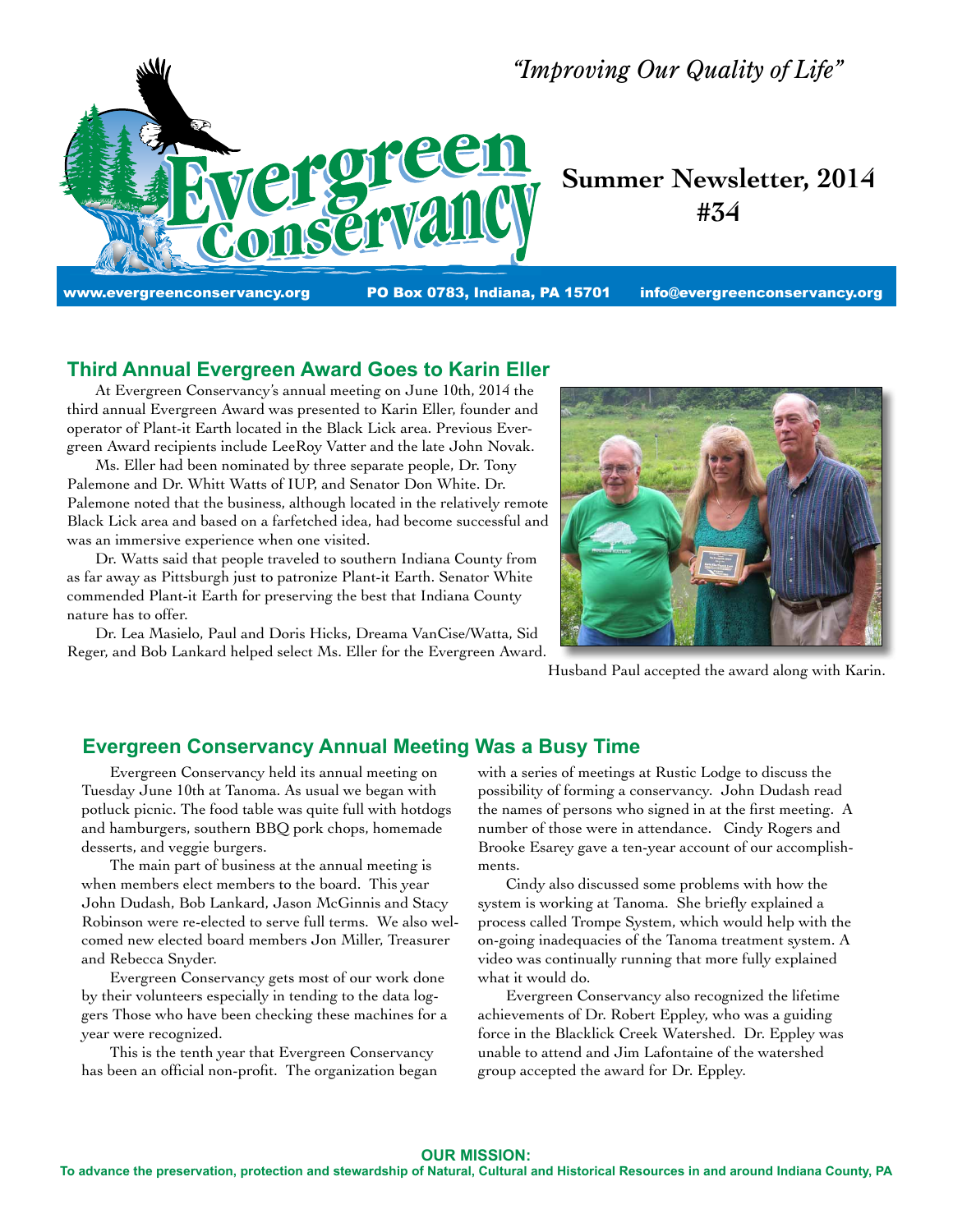If you believe that we need to protect our planet, visit www.GoodPawsGoodCause.org,

an on-line store for good people and good pets!

10% of every Fur The Earth™ purchase benefits Evergreen Conservancy and The Conservation Fund. **Thanks to GoodPawsGoodCause for their year-end donation to Evergreen Conservancy.**



# **New Board Member, Becky Snyder**

 Becky recently retired as the General Manager of Fluid Recovery Services in Creekside, Pa after 30 years in the oil and gas industry. She has a B.S. degree in Biology from Indiana University of Pennsylvania and currently is a member of the Environmental Committee of the Pennsylvania Independent Oil and Gas Association. She is also the Treasurer for the West Penn Energy Association, an energy education non-profit.



## **New Board Member, Jon Miller**

 Jon has a Masters of Business Administration from Indiana University of PA, and a bachelors in Business Administration from Slippery Rock. He has a background in accounting, financial, and limited legal in relation to volunteer work. He served in the office of auditor and board secretary to a nonprofit group in Pittsburgh, Interplay Childcare Center and *Becky Snyder Jon Miller* was a volunteer in various other



group. Jon moved to Indiana for a job at S&T bank and has agreed to become our treasurer.

### **Lifetime Achievement Recognition Given to Dr. Robert Eppley**

 Dr. Robert Eppley was recognized for giving a lifetime of volunteer efforts in the cause of water quality at the Evergreen Conservancy annual meeting on June 10, 2014. Dr. Eppley was the heart and soul of the Blacklick Creek Watershed. Dr. Eppley provided leadership from the organization's inception in 1994. He was a coalition builder by making coal mine operators partners rather than the enemy.

 In 2003 the Blacklick Creek Watershed was the recipient of the governors Award of Environmental Excellence in the watershed category. Due to illness Dr. Eppley was unable to accept the recognition personally. Jim Lafontaine attended as a representative of the Blacklick creek Watershed and accepted the award for Dr. Eppley.

### **Fundraising… You can help**

 Use AmazonSmile to purchase on-line.

How does AmazonSmile work? AmazonSmile is a simple and automatic way for you to support your favorite charitable organization every time you shop, at no cost to you. When you shop at smile.amazon.com, you'll find the exact same low prices, selection and convenient shopping experience as Amazon.com, with the added bonus that Amazon will donate a portion of the purchase price to your favorite charitable organization. Just choose Evergreen Conservancy as your organization. To shop at AmazonSmile simply go to smile.amazon.com in your web browser. The AmazonSmile Foundation will donate 0.5% of the purchase price from your eligible AmazonSmile purchases.

 Evergreen is also pleased to announce that we were awarded a grant from the THE NORCROSS WILDLIFE FOUNDATION, INC for \$710. The money will be used to purchase a much-needed new computer and software for our VISTA AmeriCorps volunteer.

> Thank you to those who participated in Ruby Tuesday Community Giveback program!

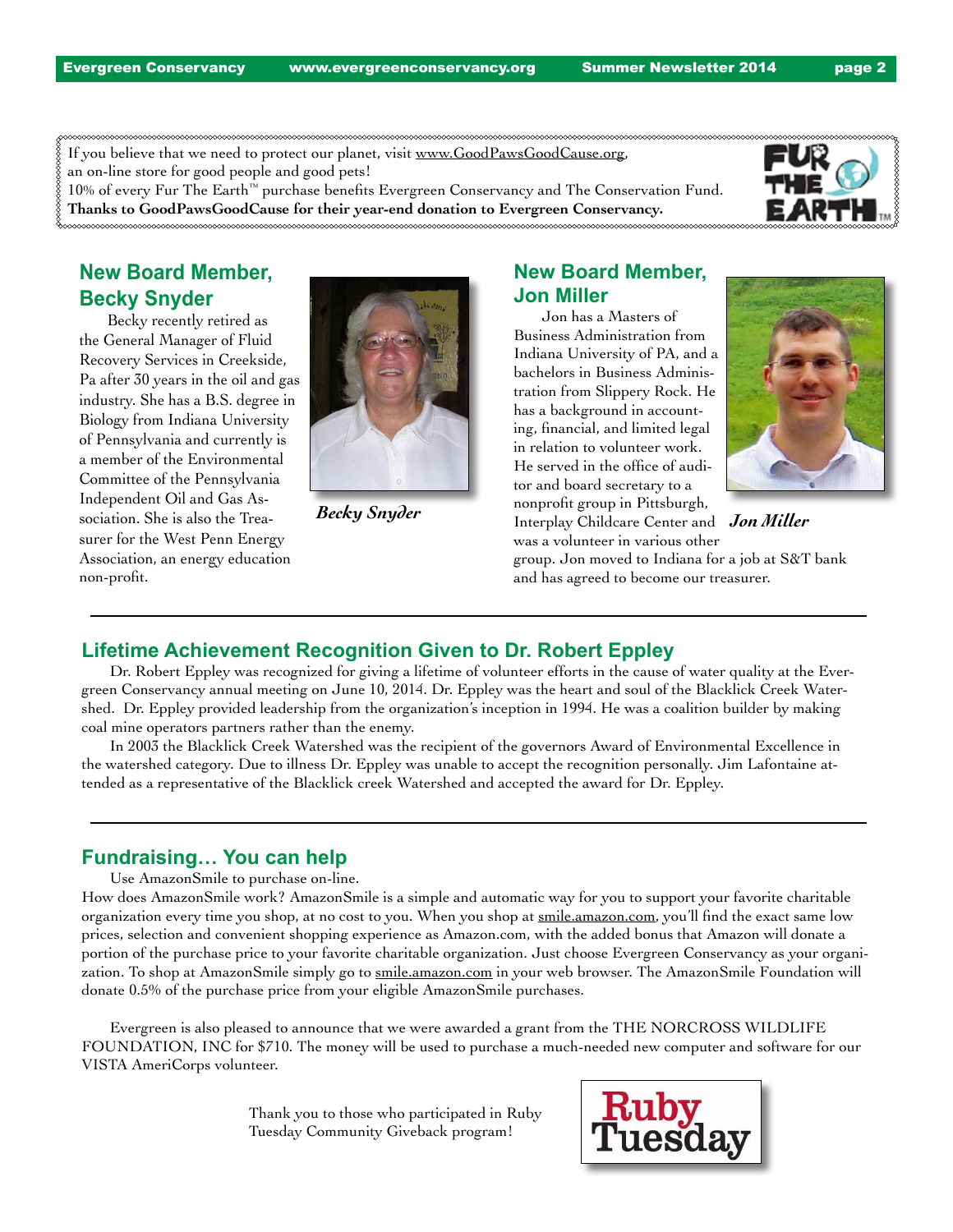#### **Evergreen's Website**

www.evergreenconservancy.org

For The Latest News.



#### **On Facebook**

If you use Facebook, please go to our page and tell us if you like it. We can send you event notices and update you with current events! Become our Friend. Like





About Evergreen Conservancy – crNa11j5J2M Tanoma AMD Wetlands – yaGLM4Ob8Ks Renewable Energy – S3VOATx0mRY

**And on YouTube:**

**If you wish to learn more about Evergreen Conservancy please check our new and improved website www.evergreenconservancy.org.** 

### **Northern Appalachian Folk Festival**

 Save the date and come on down to Indiana to enjoy music, workshops, lots of great kids entertainment and activities, vendors and food! September 4th, 5th, and 6th. Go to www.northernappfolkfest.org for more information.

### **Educational Programs**

- June 2, 2014 Brooke, Sean and Cindy attended a Project Wet Workshop that Evergreen set up in Ford City. Several other teachers and interested folks also attended the training. It was full of fun water-related activities that we can use in our environmental education programs.
- June 21, 2014 –Brooke and Cindy helped a Blairsville Girl Scout Brownie Troop earn their bug badge.
- July 9, 2014 Cindy did a plant ID walk with a group of 4th and 5th graders at 4H camp in Blairsville. One of the most favorite activities was washing their hands with a plant! (Soapwort or Bouncing Bet – Saponis officianalis)
- July 15, 2014 Group of ten 4 and 5 year olds from Indi Kids arrived at Tanoma to take a nature walk, look at the iron in the water, make chalk with that dried iron, take a walk and read our story book walk and make pinwheels. A great time was had by all!
- July 16, 2014 Cindy did a plant walk with another great 4H group in Clymer. The kids learned about plants on their walk and even got to taste a few edible plants.
- August 6, 2014 Brooke conducted macro invertebrate activities with a 4H group, made bug houses and played educational games.
- August 9, 2014 Sally and Brooke presented a water cycle activity to Girl Scouts with more educational games.

#### **Conferences**

 Members of Evergreen Conservancy attended several conferences this summer. Brooke attended the River Rally, a collaboration between River Network and Waterkeeper Alliance, in Pittsburgh in May. She also attended the Abandoned Mine Reclamation Conference, cohosted by WPCAMR and EPCAMR, in June. She walked away with a better understanding of AMD sites that helped in writing a proposal for Tanoma AMD improvements. Brooke and Cindy also attended 3RiversQuest conference held at Duquesne University. This was especially informative on what is going on in the Allegheny, Monongahela, and Ohio River watersheds. We learned about other monitoring initiatives and research being done in the 3 rivers.

### **Apartment Needed**

 We are seeking affordable housing in the Indiana area for an AmeriCorps volunteer, starting November 2014. Tenant will have a bachelors degree and work full-time with Evergreen. Volunteers receive a very small stipend, so housing cannot exceed \$300/month. This is ideal for Indiana residents with small apartments or spare rooms for rent, or those seeking a roommate. If interested, please contact us at (724) 471-6020 or evergreenconservancy@gmail.com.

#### **WHAT WE CONSERVE:**

**Wildlife Habitat • Stream Access • Scenic Vistas • Land in need of Restoration • Working Landscapes • Historic • Cultural Sites**